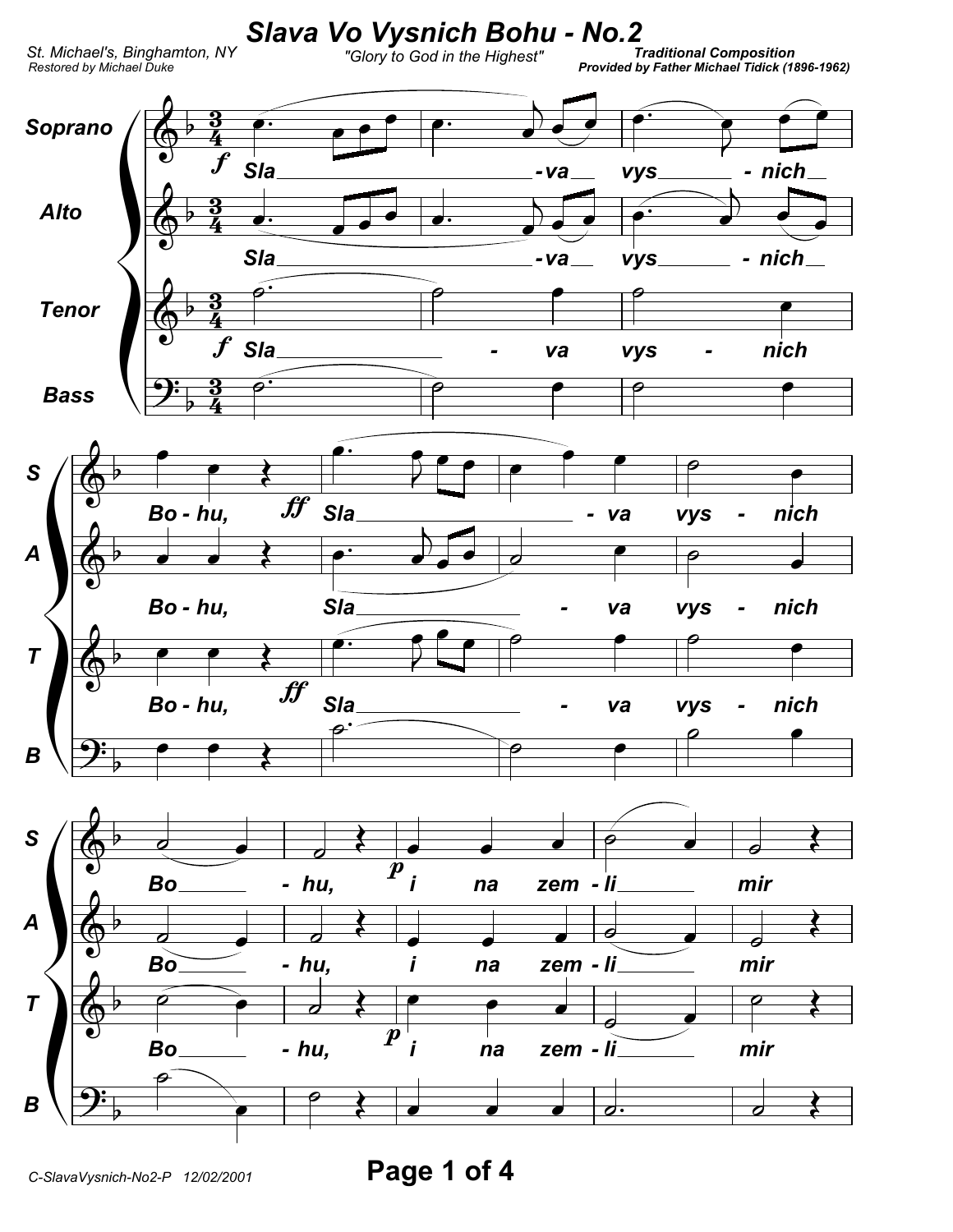

C-SlavaVysnich-No2-P 12/02/2001

Page 2 of 4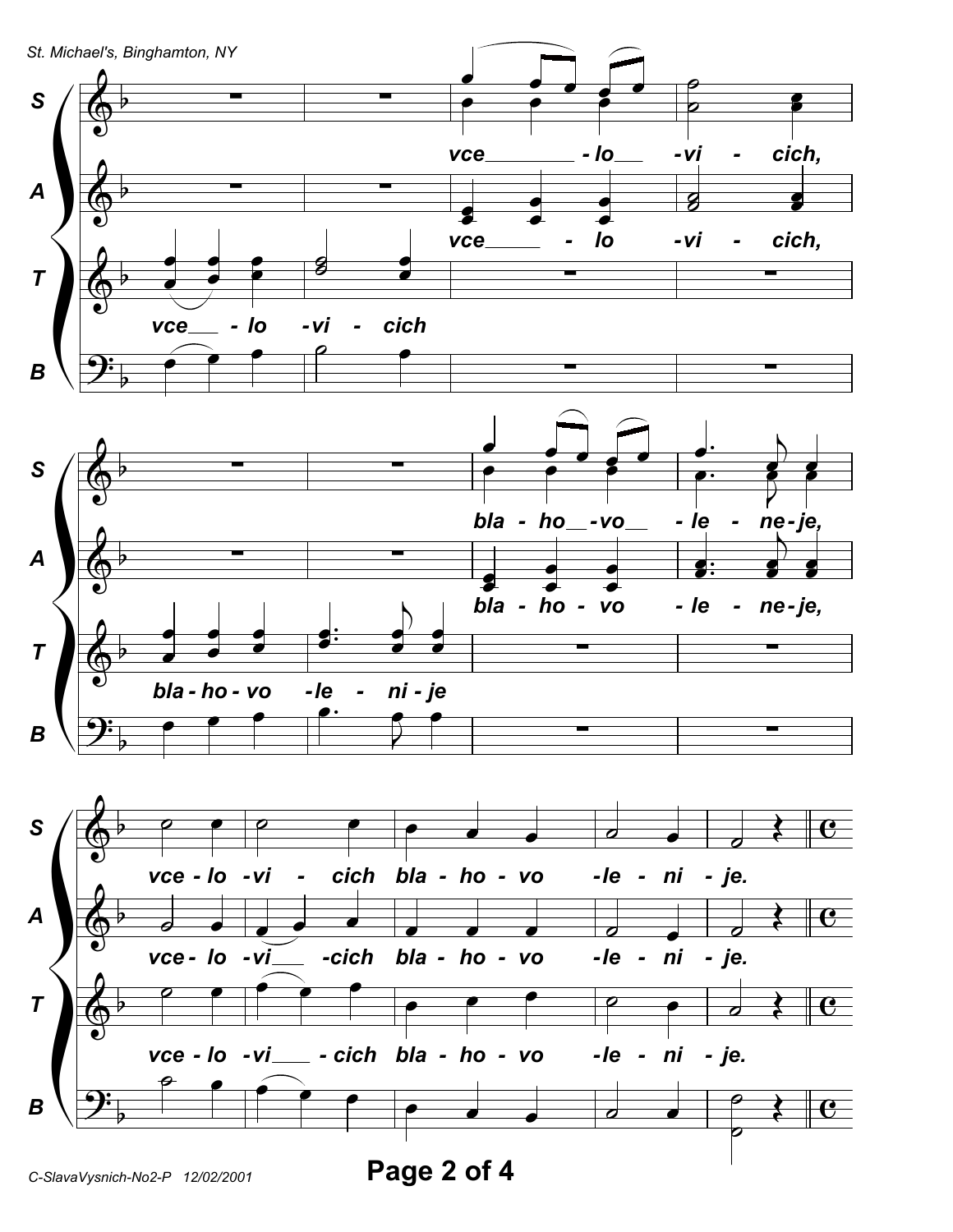St. Michael's, Binghamton, NY